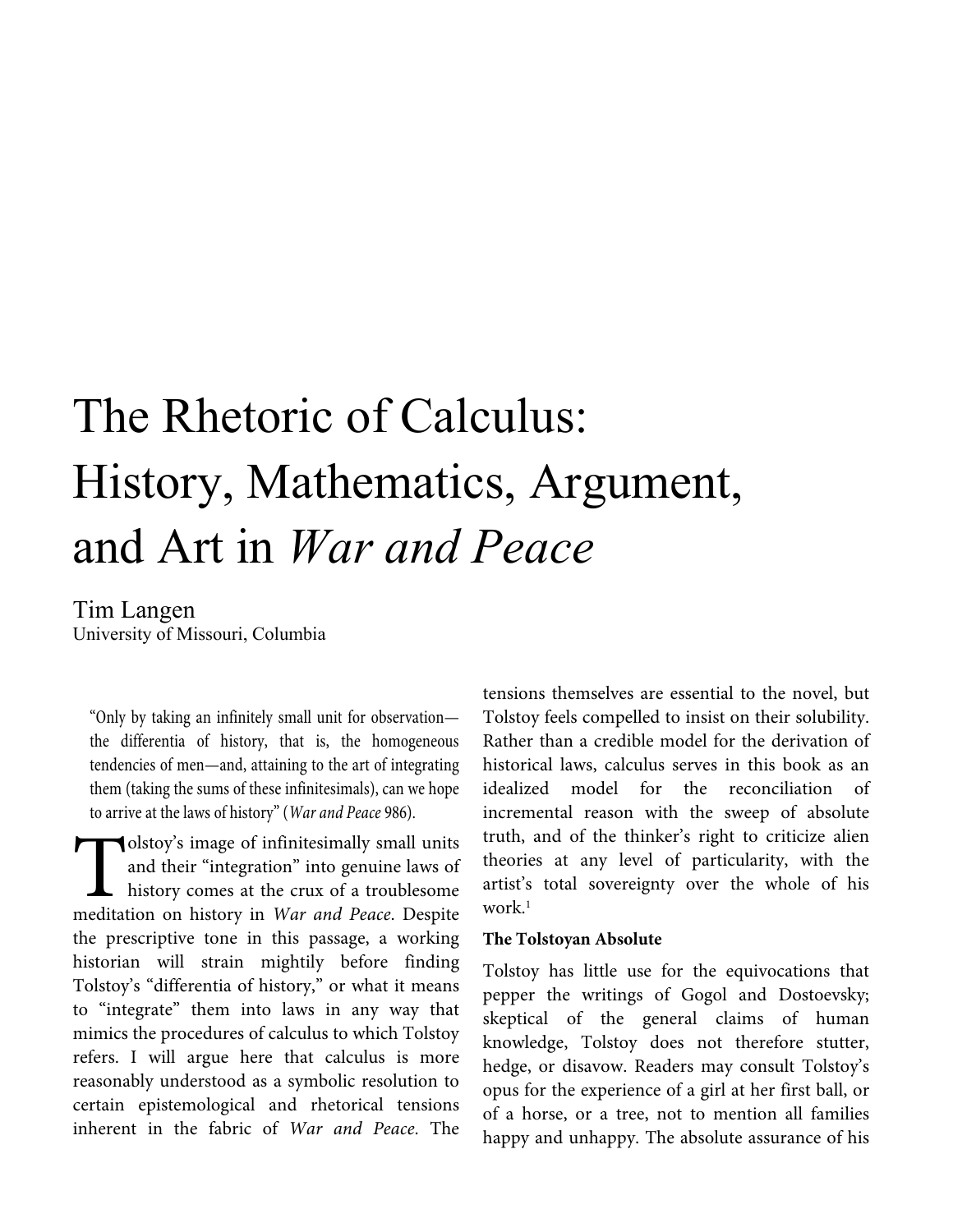voice makes him the ideal foil for Dostoevsky— "monologic," in Mikhail Bakhtin's terms, as opposed to the dialogic Dostoevsky.

Numerous and absolute, Tolstoy's claims also tend to suffuse the entire universe. When Marya receives a letter from her friend Julie in the beginning of War and Peace, she pauses to look at herself in the mirror. "… the Princess never saw the lovely expression of her own eyes, the look they had when she was not thinking of herself. As with everyone, her face assumed an unnaturally strained, ugly expression as soon as she looked in a glass" (127–8). This scene offers just the sort of glimpse into the human condition that one expects from a good novel, and *War and Peace* rewards its readers with many such observations.

But the lesson here is explicit, and it comes marked with a grandiose rhetorical tag. "As with everyone," says Tolstoy, generalizing Marya's experience. Here we have the explicit truth claim another mode in which Tolstoy exceeds the norm. He will not risk the possibility that his readers may miss the lessons about happy and unhappy families, the impotence of leadership and strategy, or the distorting effects of self-consciousness. On the contrary, he labels them clearly: "as often happens," or "it could not be otherwise."

How does Tolstoy know this about a young woman whose experiences he has never shared? By what sanction does he turn this highly personal experience into a universal law, applying not merely to Marya, nor even to "many," but explicitly "everyone else"? And how do the profound, prodigious, prolific pronouncements fit Tolstoy's skeptical view of knowledge, a view more contra than pro? These sorts of questions do not visibly trouble the author of *War and Peace*, for whom on the contrary prose fiction seems to serve as a privileged source of knowledge. Thus, while Tolstoy began work on *War and Peace* in a mood of deep skepticism toward historiographical claims (Eikhenbaum 195), he seems to have taken

seriously the idea that a novel can be a means of knowing history.

# **Tolstoyan Skepticism and the Problem of Knowing History**

In *War and Peace*, his claims happen to contradict those of, as he is fond of saying, "every historian." Of course, he need not argue with historians about the nature and experiences of Marya, a fictional character over whom he has, by definition, authority. But Tolstoy wants to reach past fiction into history; he wants the truth of individual experience alongside the truth of 1812. He must therefore engage the historians on their own terms, no longer relying only on the suspension of disbelief, but taking up logical implements as well.

As Tolstoy's interest in historiography grew during the writing of *War and Peace*, he came to side with S. S. Urusov not only in a general archaizing Slavophilism, but also in the conviction that the historian must seek laws rather than causes. The study of such laws avoids the metaphysical temptations of subjectivity, placing history instead on a footing with (or even of) science. Just as we do not ask *why* physical objects interact in a certain way, but rather try to generalize those interactions into laws, so too we should seek to uncover the impersonal laws that govern the course of human events. Eikhenbaum argues that Tolstoy served as "the main mouthpiece of [Urusov's] group" (222).

Tolstoy was not a reluctant spokesman, nor one afraid of courting controversy.

As it advances, historical science is continually taking smaller and smaller units for examination, and in this way strives to approach the truth. But, however small the unit, we feel that the assumption of any unit separate from another, or the assumption of a "beginning" of any phenomenon, or the assumption that the wills of all men are expressed in the actions of any one historical event, is inherently false.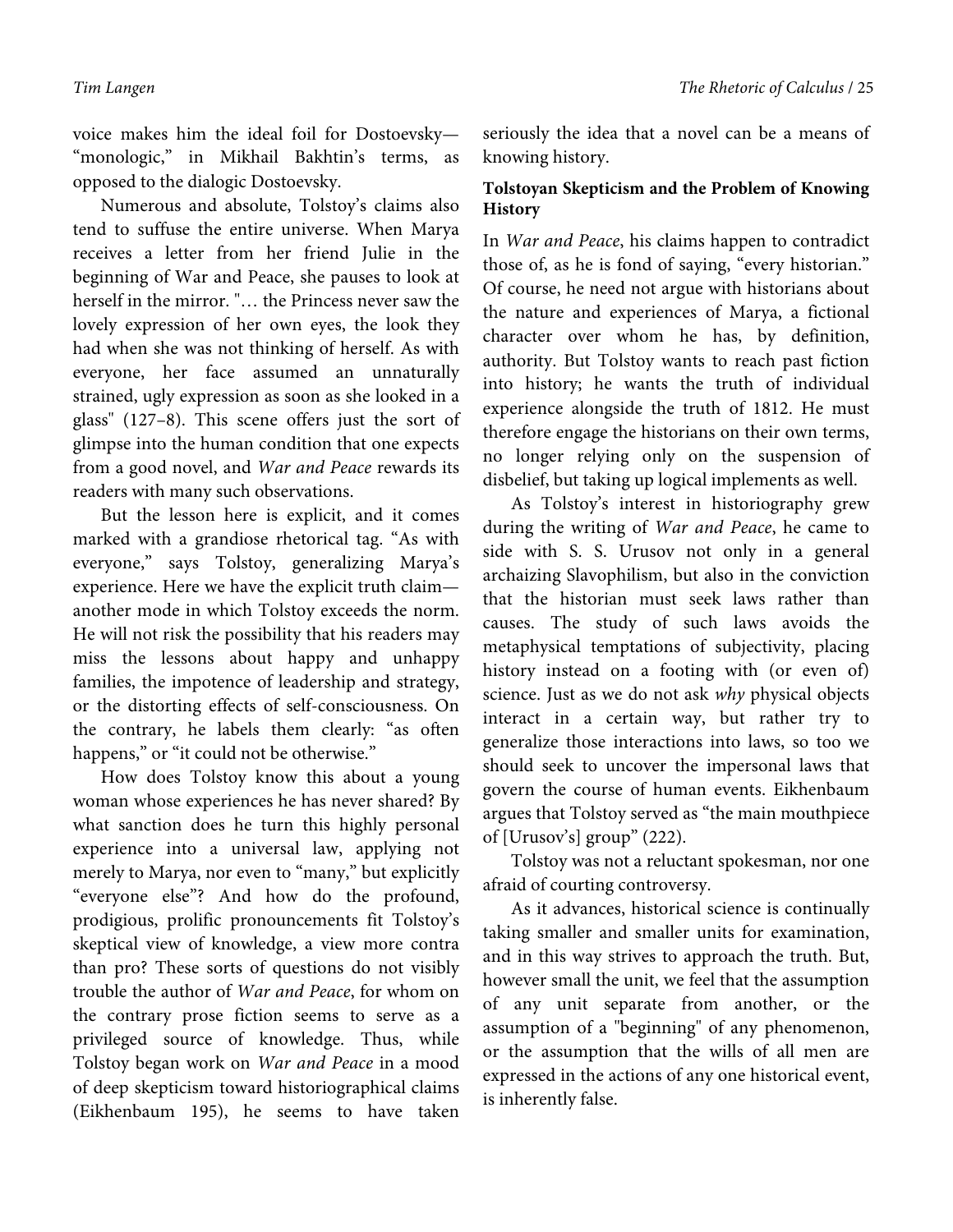It requires but little effort on the part of a critic to reduce to dust, leaving not a vestige behind it, any deduction drawn from history; he has only to select some larger or smaller unit as the subject of observation—as he has every right to do, inasmuch as any given historical unit is always arbitrarily selected (986).

Tolstoy is unstinting with the "little effort." *War and Peace* is full of merciless demands that historians explain smaller and smaller phenomena, such as the actions of innumerable individual people; and the relation of apparent "beginnings" to what happened before and after. What he gives us in this passage is a *principle* of logical demolition, a formula by which any postulate of history may be torn asunder.

He couches the problem of historical knowledge in rhetorical terms: taken at face value, his "little effort" statement isn't about what we can or cannot know, but about how we can win the argument. This does not mean, however, that for Tolstoy "rhetorically effective" is the same as "true." The opposite is nearer the case: The skillful practice of rhetoric is seldom an occasion for praise in *War and Peace*. Indeed, the opposite is nearly true. As Saul Morson has pointed out (257–262) the most eloquent characters in—Bilibin is the prime example—come off as clever but empty and vain, and therefore contemptible. Rather, Tolstoy seems to appeal to a sense of public discourse as a proving ground—and perhaps especially as a *disproving* ground—for truth claims. His strength here is the same as Socrates': showing how his opponents don't make sense.

But Tolstoy gives one exception: The steward Alpatych, whose rhetorical tool is not beauty of speech nor intricacy of argument, but a claim of superior knowledge (playing on superstitions). "I can see right through you," he says to the village elder Dron, "and not only that—I can see three yards into the earth under you" (868). In response, Dron falls to his knees in abject submission. Two things are notable about this episode: the claim to a

preposterous degree of knowledge, and the oppressive effect of this knowledge on those who accept it as true. We might surmise that if Alpatych ever took up pen and paper, he would write like Lev Tolstoy.

Tolstoy's very conception of knowledge implies an encroachment on the freedom of others, as he points out near the end of *War and Peace*:

Every case, without exception, in which our conception of freedom and necessity is increased or diminished depends on only three considerations:

(1) the relation to the external world of the man who performs the act,

(2) his relation to time, and

(3) his relation to the causes leading to the act.

The responsibility seems greater or less according to our greater or lesser knowledge of the circumstances in which the man was placed whose action is being judged, and according to the greater or lesser interval of time between the commission of the act and the judgment of it, and according to the greater or lesser understanding of the causes that led to the event. (1443–6)

In short, the more we know about an action, the less free it seems. If we could know everything about an action, that action would seem maximally unfree to us. Closer to the point, if Tolstoy knows everything about the rest of the world, the rest of the world seems unfree. Given these rules, one would hardly expect the rest of the world to agree that Tolstoy knows everything about it.

Nor do the rules of this zero-sum game apply to historic figures alone. When Tolstoy says a historical event happened in a certain way, for certain reasons and not others, he takes away all freedom the participants in that event, but he also takes away freedom from contemporaries and followers who might want to interpret the event differently. The more Tolstoy knows about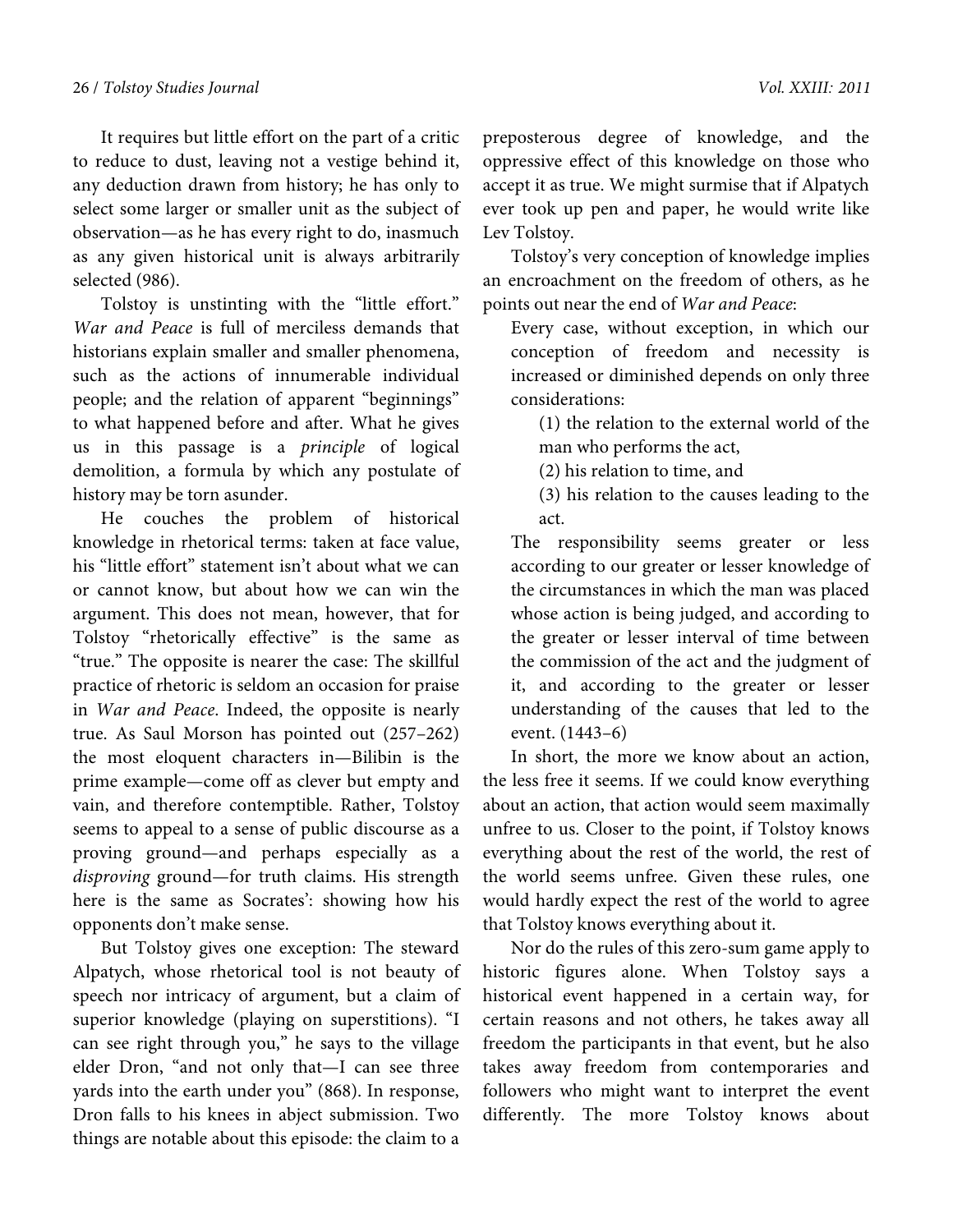something, the less free I am to form my own interpretation.

Let us suppose I disagree with Tolstoy's version of events. In this case the lines of the epistemological game will shift, so that I am now the thing that needs explaining. That too may require little effort: Tolstoy will apply his authoritative knowledge to me, and my opinion will seem to him an entirely predictable result of laws that govern my behavior. Thus Tolstoy describes the wrongheaded views of preceding historians, not as plausible misinterpretations, but as an entirely predictable reflex to glorify themselves and their intellectual class. If merchants or soldiers wrote history, Tolstoy tells us, they too would place themselves at center-stage (1419– 1420). Tolstoy takes opinions that run counter to knowable truths to be not only wrong, but also unoriginal and unfree.

*War and Peace* is full of scenes in which characters do not, and indeed cannot, fully understand their own actions. Yet this does not mean they are fools. In defending himself at his trial, Socrates denied that he had any special knowledge beyond a keen sense of what he did *not* know, and Tolstoy's wisdom is deeply Socratic in this sense. Tolstoy pushes this wisdom to the brink of formula in *War and Peace*, assuring us that unconscious activity alone bears fruit. However his reader may bristle at the bald assertion, Tolstoy gives a view of wisdom that rests on the ability to cope with a situation in which many important things simply cannot be known.

Both Pierre and Nikolai exhibit this sort of wisdom near the end of the novel. They can make decisions without an exhaustive degree of information, and without, indeed, knowing the reasons behind their own decisions. Nikolai "could not have said what this standard was by which he judged what should or should not be done, but it existed firm and inflexible in his soul" (1371). Pierre acquires a "judge within him who by some

rule unknown to him decided what should and what should not be done" (1324).

Pierre in particular has served as an emblem of the search for certain truths, and the hazards of such a search. Much earlier in the novel (and thus in his life), when Pierre approached his father on the sickbed, the latter

looked directly at him, but with a gaze the intent and significance of which no man could have fathomed. Either it meant absolutely nothing more than that having eyes one must look somewhere, or it was charged with meaning. (118)

Saul Morson takes this passage as an emblem of Tolstoy's belief that "our ignorance of how things happen is fundamental and without remedy" (86). The ignorance is especially acute in the case of human history. "The only laws of history advanced by Tolstoy in *War and Peace*," according to Morson, "are negative laws: they are laws of ignorance describing inevitable fallacies and showing why historical research is doomed from the outset" (120).

As an initial response, we may wish to distinguish between characters and author, and to say that while the characters may never understand certain things, the author surely does. Yet Tolstoy does not display the inner compass, nor does he interpret the enigmatic stare. The fact that he may, in his private moments, have imagined them one way or another seems irrelevant to the book. In *War and Peace* the central fact about such moments—and there are many of them—is that they cannot be further analyzed. Their meaning, if meaning they have, is unavailable.

The need, therefore, for wisdom derives from a state of affairs where knowledge is never adequate and rarely (except in its negative form) sound. In the case of history, these limits to knowledge are demonstrated by the ease with which one can demolish any opponent's argument. Here Tolstoy appears to have a problem inasmuch as *any*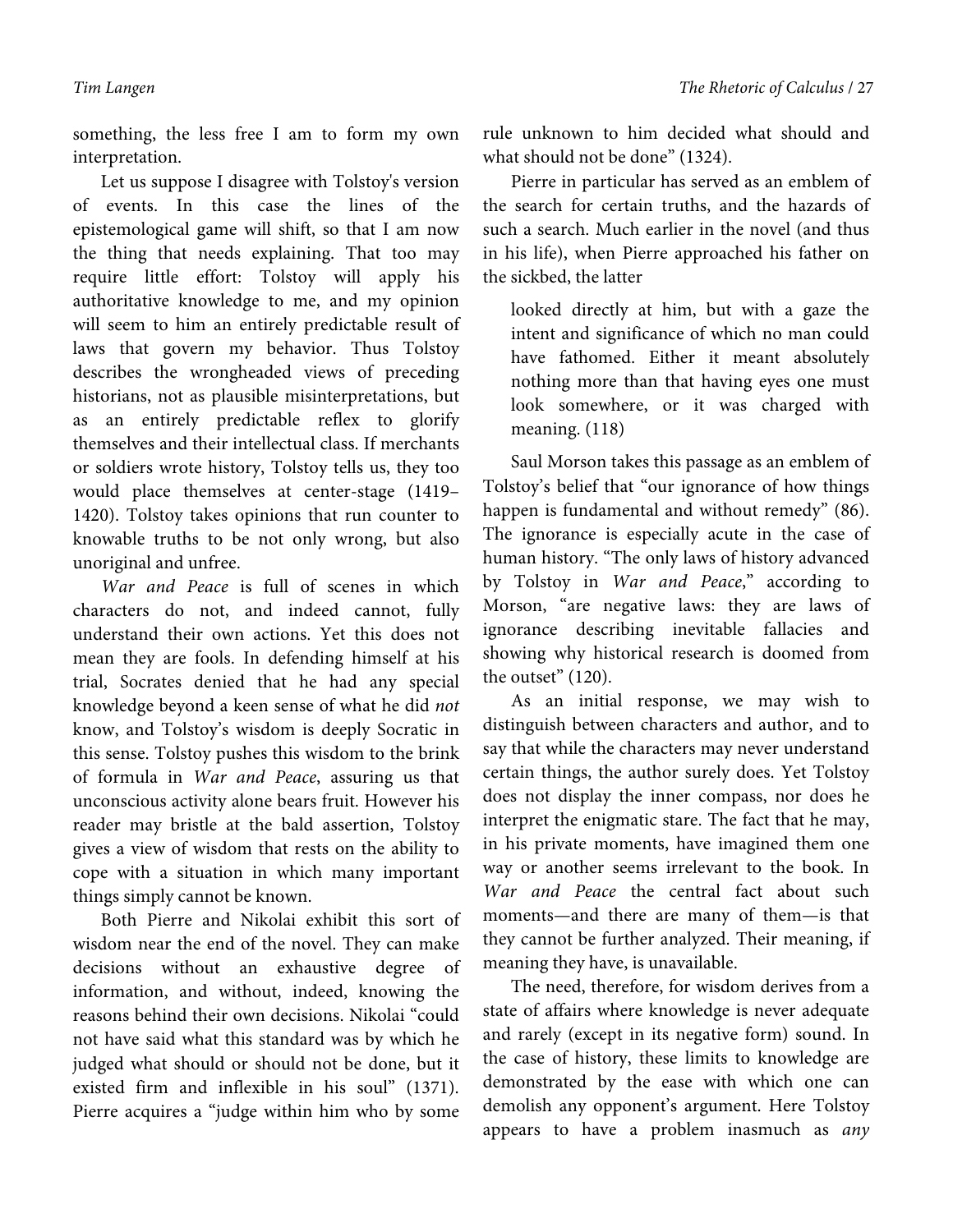historical claim is apparently vulnerable to refutation by reduction. The whole (any given theory or account of historical causation) cannot withstand scrutiny to its parts.

The part-whole connection is thus both a methodological problem, and a rhetorical one. How can we identify relevant non-arbitrary units when all units can be subdivided into smaller units? Moreover, how can we make *any* historical claim without succumbing to the objection that *all* such claims are arbitrary and false? How can Tolstoy the historian make a claim that would withstand the attacks of Tolstoy the skeptic?

#### **Calculus**

By introducing the terms of calculus into his historical disquisition, Tolstoy is essentially asking his readers to imagine the flow of history as something that could be graphed as a smooth curve. Let us suppose that we wish to understand a given historical event. This task, adapted to Tolstoy's analogy, translates into announcing the slope of the curve at a particular point. Before Newton and Leibniz there were two options available to us. First, we could assert that the slope is, say, one-half (or whatever we think it is), and draw a fairly straight line that seems tangent to the curve at our point and has the slope we have announced. This is the normal method of historical fiction, which claims to capture the truth in a realistic sketch. Unfortunately, our only response to someone who draws a line tangent to the curve at our point with a different slope is to say that ours looks better or is more realistic. We can make a broad claim, we can make it look convincing, but we are hard-pressed to prove that our claim is truer than any other.

Our second pre-Newtonian/Leibnizean option is to break the curve into straight lines, whose slopes we do know how to measure. The smaller we can get our lines, the more accurate our result, and the less room for difference of opinion, though we will never know the curve directly. When our

opponent draws ten lines, we have only to draw twenty, as Tolstoy says, to make our units arbitrarily small. With two or three or ten lines, we might argue substantially about the nature of the curve: its slope at a given point, the area under it, and so forth. But with one hundred or two thousand lines, our disputes will become much narrower. On the other hand, our perspective will have changed, so that the disagreements we have at ten thousand segments per inch seem as important to us as those at five hundred per inch seemed to our predecessors.

Add to this the problem, which arises not in our example but in the discussion of history, that our own position *vis-à-vis* the curve is constantly changing. Can we ever get from the dissection of curves—ever smaller and smaller chords whose slopes we can measure—to the *real* slope of the curve at a point? It would seem not. No matter how small your segment, it would appear that some freedom of interpretation remains.

Such was the case, at any rate, until the invention (or discovery) of calculus, a technique by which one can speak directly and without fear of contradiction about the slope of the curve at any point. It tells you what those line segments will be like when they are infinitely small—hence Tolstoy's appeal to "infinitesimals," seemingly magical elements that are both knowable and nondistorting. Calculus is such a captivating metaphor for Tolstoy because it reconciles the straight lines of reason with the curve of Truth. It thereby offers a symbolic reconciliation of the two modes of thought and rhetoric that permeate Tolstoy's writings: rationalist criticism and direct, unmediated truth claims.

Tolstoy's approach in this regard can be broken into two steps. First he depicts a process of reasoning continuing with smaller and smaller steps, constantly falling back on itself. Recall his claim that the critic "has only to select some larger or smaller unit as the subject of observation—as he has every right to do, inasmuch as any given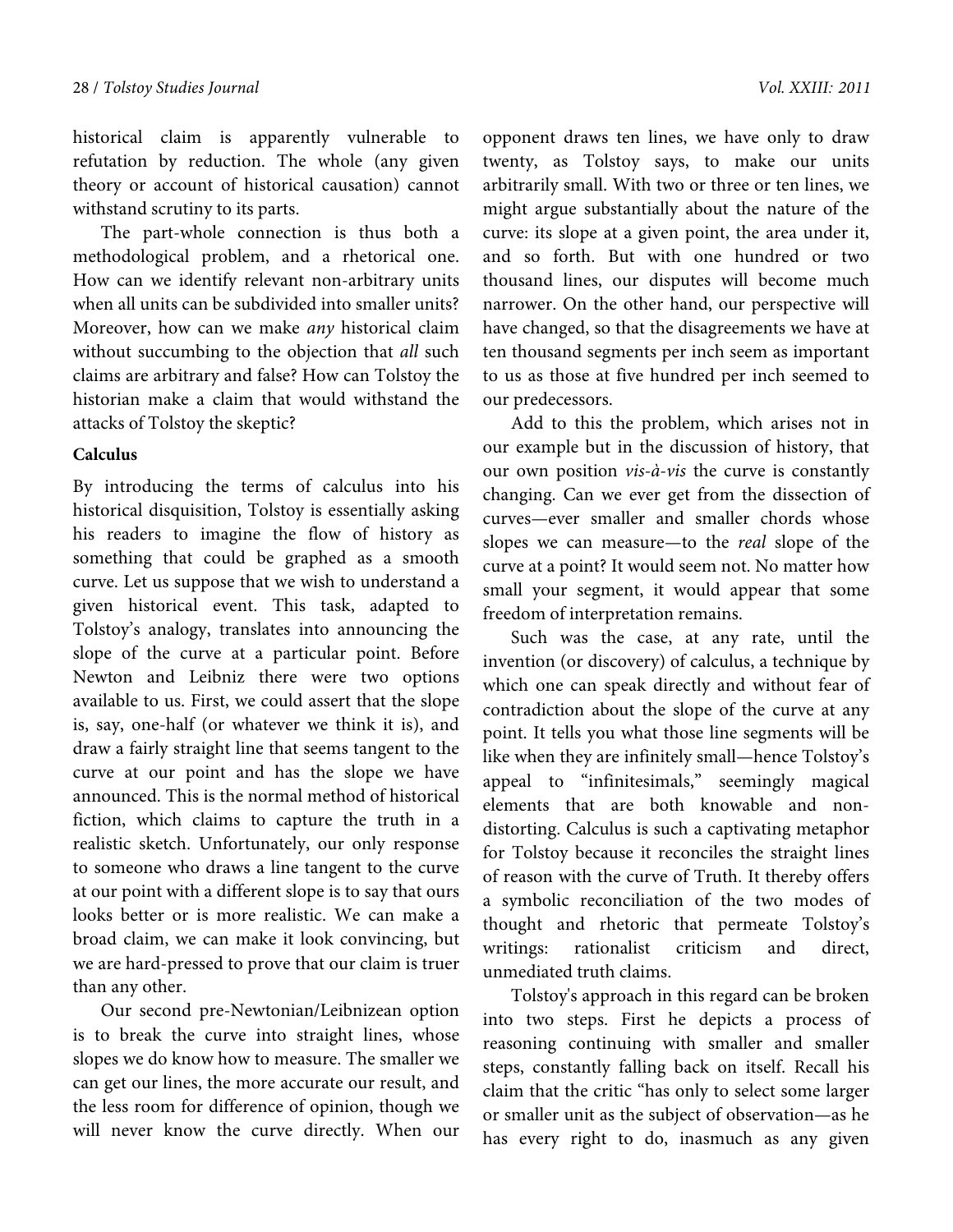historical unit is always arbitrarily selected" (986). One can demonstrate the inadequacy of any causal explanation by asking it to go one step further, a request Tolstoy often makes.

Tolstoy then switches perspectives, implying that the process has in fact gone to infinity, that he has seen the result, and that he is ready to describe the curve of truth. This truth is sometimes stated directly, more often sketched elliptically. In *War and Peace* it is the principle that history proceeds, not according to the will of great men, but rather by the aggregate spirit of all individual people. This insight is expressed most clearly in the narrated thoughts of Kutuzov.

Long years of military experience had taught [Kutuzov], and the wisdom of old age had convinced him, that it is impossible for one man to direct hundreds of thousands of men struggling with death, and he knew that the fate of a battle is decided not by the dispositions of a commander in chief, nor by where the troops are stationed, nor by the number of cannons or of men killed, but by that intangible force called the spirit of the army, and he took cognizance of that force and guided it insofar as it lay in his power. (967)

Having subdivided opposing arguments practically *ad infinitum*, Tolstoy announces their limit: Spirit. He has reached it through an act of the imagination. With the figure of calculus some twenty pages later, he suggests that logic would take us there as well.

Another example of this strategy of infinite regress comes from Tolstoy's *Confession*, in which he continually asks himself two questions: "Why? And what next?" (26). Tolstoy pursues these questions to the brink of suicide, vacillating between reason, which gives no satisfactory answers, and faith, which he cannot bring himself to trust: "I slipped into these situations not two or three times but tens and hundreds of times, now joy and vitality, now despair and a consciousness of

the impossibility of life" (73–4). These are processes of thought that can be pursued indefinitely without yielding any truth; the "infinitesimals" on which one might base one's knowledge are always just out of reach. The reader stands at the brink of despair.

At this point Tolstoy switches perspectives, imagining that the process has in fact gone to infinity, and that he has seen the result.

But at that point I took a closer look at myself and at what had been happening within me; and I remembered the hundreds of times I had gone through deaths and revivals… "What, then, do I seek?" a voice cried out within me. "He is there, the one without whom there could be no life." To know God and to live come to one and the same thing. God is life. (74)

God, Truth, Spirit and the Infinite are essentially the same thing here, and they are not the answer to any particular question but the limit of all questions.

Tolstoy engages in the rhetoric of epiphany: crisis followed by sudden knowledge, rather than a patient series of clarifying questions, answers, and subdivisions. Socrates, for example, might not approve, and Tolstoy might well not care. So much the worse for Socrates, perhaps. Tolstoy is at home in this mode of persuasion, compelling total assent rather than appealing for an increment of agreement. Yet this is not the practice of historians, and so Tolstoy must build a rhetorical bridge between the kind of statement he wants to make and the kind that is familiar to their craft. Calculus is that bridge, with a magnificent, graceful, "true" curve supported by arbitrarily many logical straight-line struts. The image he seeks to convey is that you can have both, and they can work together.

## **Calculus versus Statistics**

To interrogate my contention that the image of calculus serves a primarily rhetorical purpose for Tolstoy (as an image of the successful combination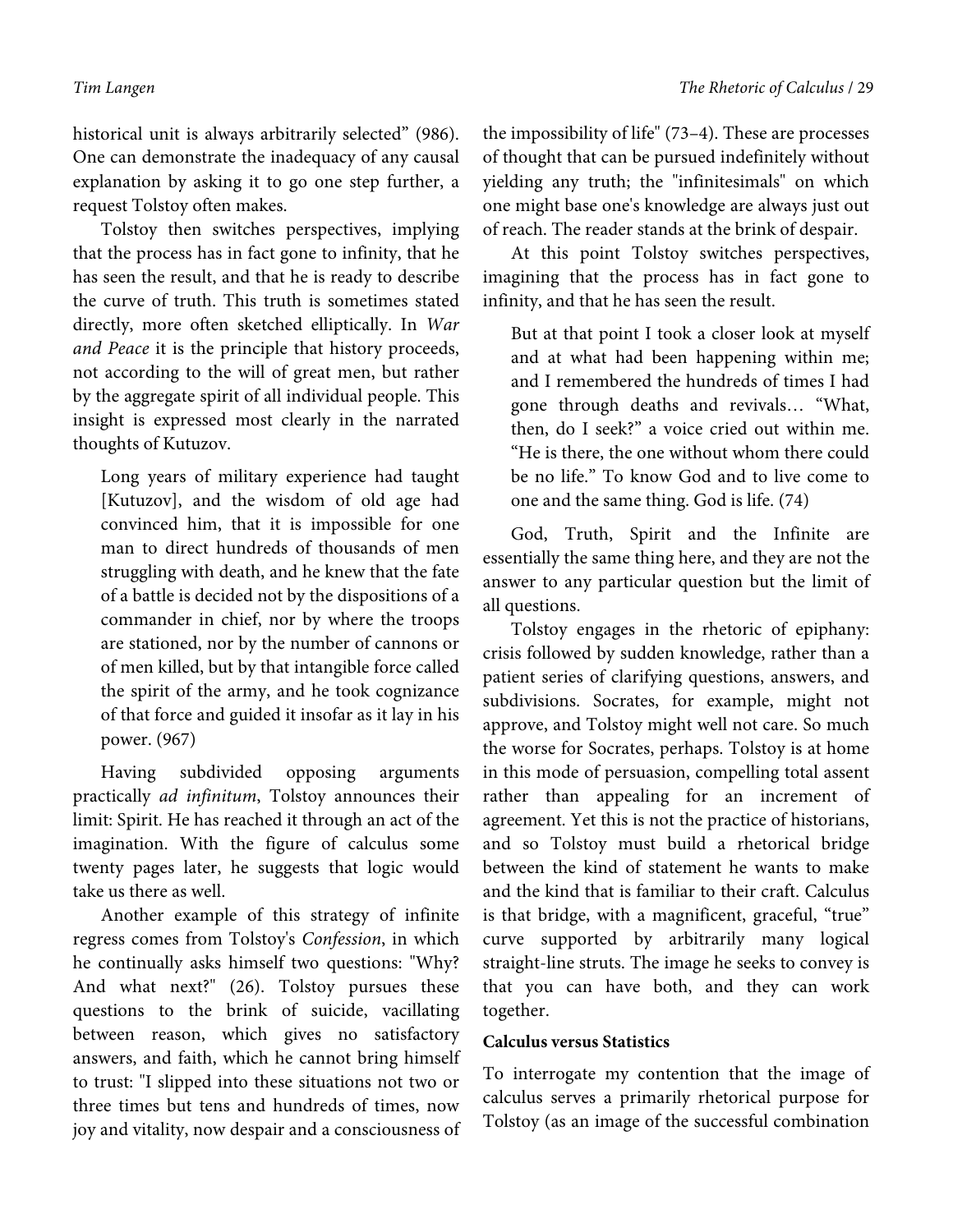of incremental reason and sweeping truth claims), I want to consider an opposing view, that in appealing to calculus Tolstoy really is offering—or at least trying to offer—something of genuine relevance to the study of history. Since a great deal of *War and Peace* itself is devoted to the narration of historical events, we might start by asking how well Tolstoy's historiography-as-calculus theory meshes with the historical scenes in that novel.

To my knowledge, I. S. Lur'e and Jeff Love have offered the most convincing arguments in favor of the applicability of calculus to Tolstoyan history. Lur'e contends that Tolstoy's "differentials" are the basic human needs and desires (for food, warmth, and so on), rather than individual people or even their particular decisions. He supports this claim by noting Tolstoy's insistence that the differentials are "uniform," as are these basic needs. Lur'e goes on to argue that the actions of Napoleon's forces accorded with, and had to accord with, these "uniform differentials." The advance on Moscow makes sense when one reflects that the soldiers saw an opportunity to shelter themselves in the inhabitants' homes; the retreat can be explained by the lack of shelter after the fire (Lur'e 19–23).

It seems to me that Lur'e is entirely correct in his account of Tolstoy's reasoning, and of Tolstoy's conception of the way history works. However, these uniform human needs are not infinitesimal entities, but rather indivisible ones. We arrive at these uniform quanta not by infinite *subdivision*, but by *stripping away* everything that is not essential. They are, in other words, minimal units, rather than infinitesimals. One "integrates" them creatively, with imagination and narrative. Lur'e's interpretation is true to Tolstoy's conception, I assert, precisely because of the *lack* of insistence on the precise applicability of the paradigm of calculus.

Jeff Love, too, interprets calculus as a decidedly loose analogy. It seems obvious, he writes, that "the narrator applies the conceptual apparatus of calculus to the continuous motion of history with

much less precision and far greater conceptual generality" ("Tolstoy's Calculus" 26) than any literal interpretation would sanction.

With calculus, Tolstoy wishes to find a means of writing history capable of aspiring to the comprehension of the whole available to a divine intelligence. But striving remains just that—Tolstoy recognized that realization of this ideal would neither be easy nor *desirable*. (31)

Once we drop the insistence on the *literal* applicability of the model of calculus, we can observe that, in Love's words,

Tolstoy's approach still follows the basic rhythm of the calculus—that is, to bring together a diversity of complexly imbricated parts within the ambit of a single law or set of laws that establishes more general patterns. (32)

Thus in *War and Peace* Tolstoy creates a work

emerging from combinations of smallest narrative configuration into greater wholes that mimics the central flexibility of calculus, its capacity to negotiate between the part and the whole so that, as a consequence of their inner reciprocity, neither is sacrificed to the other. (26)

This reconciliation of huge and tiny (as well as curved and straight) must have appealed to Tolstoy.

However, there are many models that could connect the pattern to the element within it. Aside from calculus, we might appeal to will, causality, knowledge itself, evolution, psychology, or many other types of relation between individuals and patterns. If, like Tolstoy, we want a mathematical model, it seems to me the basic choice is between calculus and statistics. And in his actual treatment of historical parts and wholes, Tolstoy's dominant conception seems to be "the elemental life of the swarm" (732), a phenomenon that for Morson stems from Tolstoy's "prosaic" outlook (125–128).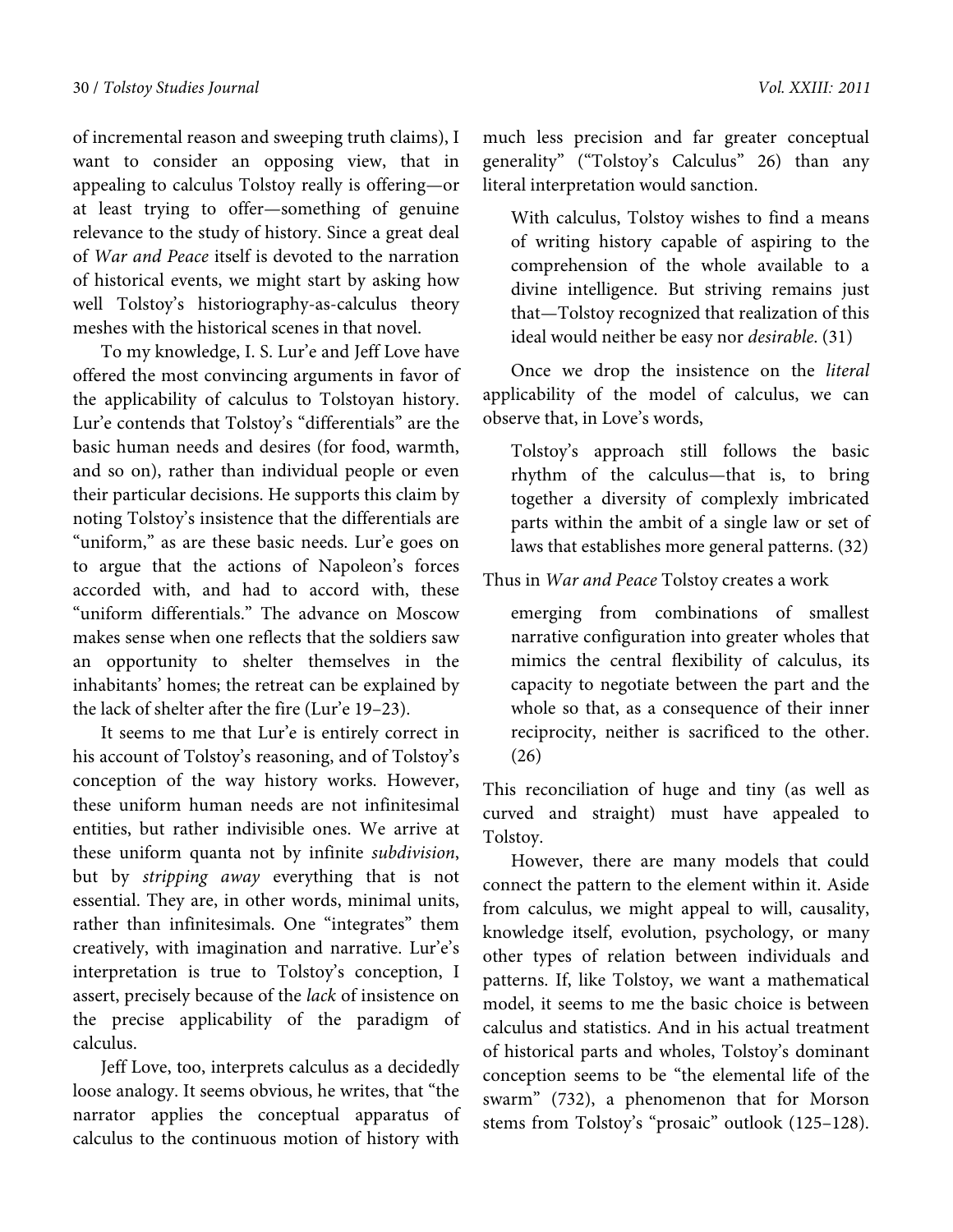This swarm life ought to imply a fundamentally statistical methodology, rather than one based on, or conceptually analogous to, calculus.

Calculus allows its user to find the slope of a curve at any point precisely because those individual points are all in line, and the position of each point is uniquely determined by the function that defines the line. All is known, any point can be plotted, and there is no need to say of any given point that it "might" belong to the function. By contrast, statistics treats patterns that one can know *without* knowing all the points. This sort of relation is clearly more characteristic of Tolstoyan narration, where the pattern itself—whether "the movement of masses" or, on an individual level, "habit"—has causative efficacy even when the individual events are to some degree nondetermined (free)—and therefore, by Tolstoy's logic, unknowable. Nikolai Rostov charges the hill at the right moment, and *not* based on calculus or calculation. In his place, someone else might have erred; yet the distribution of opportunities was such that a charge at that moment was likely to succeed. Moscow burned *not* because of any precise chain or curve of events, but burned nonetheless and, according to Tolstoy, it *had* to burn. It burned, in other words, with a *statistical* inevitability.

In the real stuff of *War and Peace*, then, we deal with probability and statistics, rather than with calculus. The naïve generals assume that to control the pattern and ultimate outcome of a battle, you must plot every point. They want a calculus of battle. Effective leaders, by contrast, concern themselves with pattern as such, not with individual causal chains. Napoleon's greatest achievement is to appear to be in charge. Bagration says "good" in response to every battlefield report. In doing so, they attend to a pattern we might call "confidence" among their troops. Prince Andrey exerts tremendous effort forcing his men to stand in formation while under bombardment because he understands that the way to preserve as many of them as possible is *not* to guess the trajectory of each incoming cannonball, but to maintain among his men an optimal pattern of distribution. Some are likely to die, and he cannot know which ones. He can only take actions likely to reduce the casualties. Yet Andrey also understands that sometimes

when there is not a coward in front to cry: "we are cut off!" and start running, but a brave, spirited man who shouts: "Hurrah!"—a detachment of five thousand is worth thirty thousand, as at Schöngraben, while at other times fifty thousand will flee from eight thousand, as at Austerlitz. (775)

This is an important point, one obviously related to Kutuzov's "spirit," and one that would seem to fly in the face of probability. Such a shout is, after all, statistically insignificant, and that is precisely Andrey's point. Statistics in the sense that would have been familiar to Tolstoy can drain the importance from individual people and events. This version of statistics is unlovely and inimical to a writer who wishes to stress the importance of the particular.

For a full explication of "swarm life," what Tolstoy would need is the mathematics, or at least the guiding images, of quantum mechanics and chaos theory. We are now comfortable with the proposition that beyond certain thresholds, the behavior of individual sub-atomic particles is radically unpredictable, even unknowable, while the aggregate patterns of those events *are* predictable. We also know that many patterns have nodes of special sensitivity, where a small input ("Hurrah!") can cause the whole thing to change course. Such things can be known and even calculated, to an extent, and they provide the most plausible mathematical model of truth and knowledge in *War and Peace*.

We can hardly blame Tolstoy for overlooking these refinements, some of which entered popular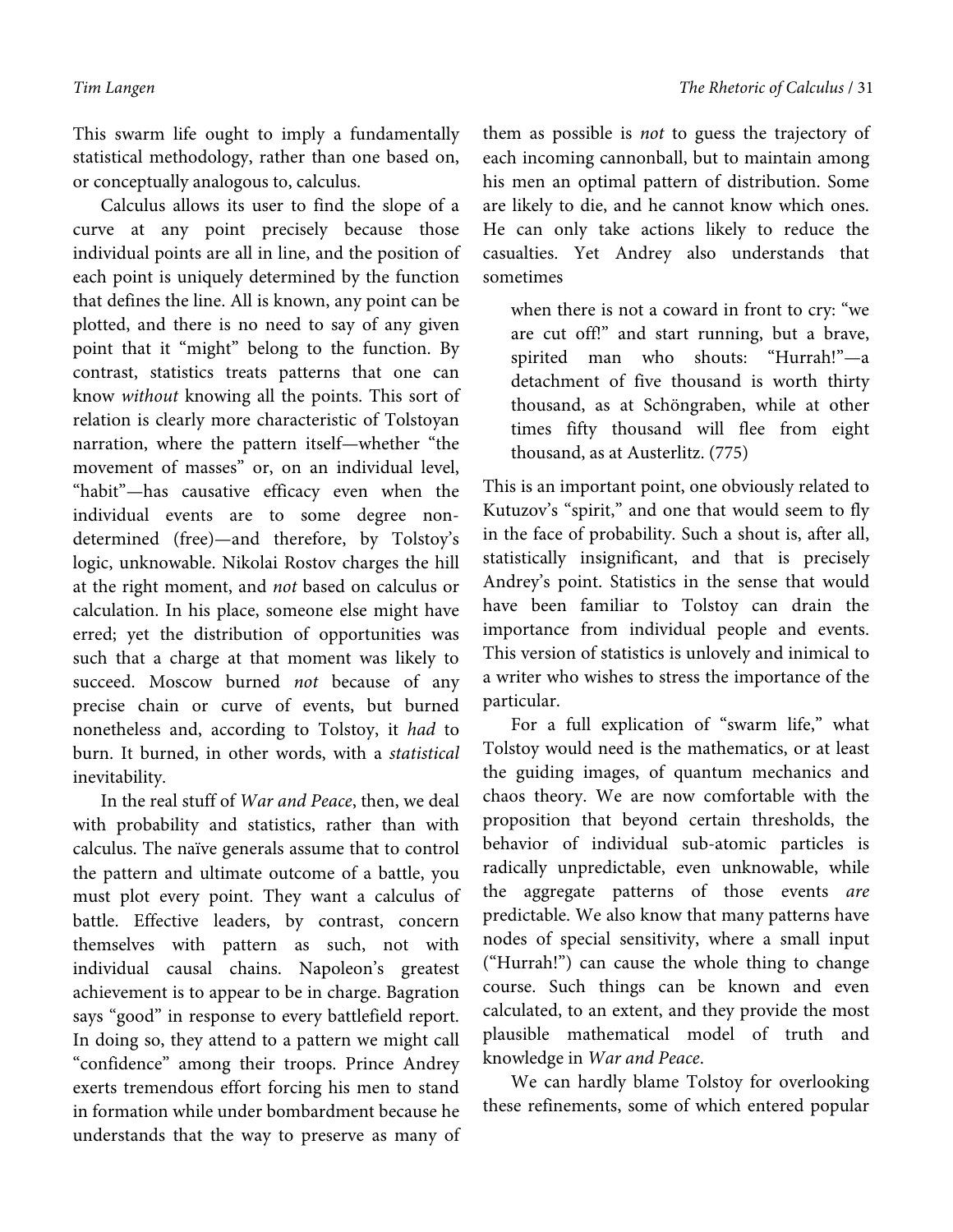intellectual life over a hundred years after the publication of *War and Peace*.

Yet even ordinary statistics still corresponds much more closely than calculus to history as Tolstoy depicts it. The basic mathematical instruments of statistics and probability theory were easily available at Tolstoy's time: Statistics enjoyed something of a vogue in the "thick journals" of the time. Moreover, Urusov himself suggested their utility in his *A survey of the Campaigns of 1812 and 1813, Military-Mathematical Problems, and Concerning the Railroads*. "Finally," writes Urusov,

even political economy, by subjecting itself to statistics (and the latter to mathematics) now has the stature of an exact science. For some reason, only history, the highest and most important of all the transcendental sciences, remains stuck on empiricism, where it has been since pagan times. (qtd. in Eikhenbaum, 218)

 Tolstoy needn't have learned any actual statistical techniques to absorb from Urusov the (rather commonsensical) view that the branch of mathematics best suited to any "science" of history is statistics.

## **The Art of Integration**

Tolstoy's main integrative task was neither historical nor polemical: It was artistic, a point that Eikhenbaum (227–229) and Love (*Overcoming* 92– 93) both emphasize. In *War and Peace*, the coexistence of fundamentally different modes of thought—logical, rhetorical, and skeptical on the one hand; sweeping, confident, and authoritative on the other—is in my opinion an artistic strength, rather than a weakness. It allows Tolstoy to attain what E. B. Greenwood has called a "comprehensive vision," rather than a programmatic one. The active, sensitive human mind must constantly find ways to doubt and ways to believe; ways to verify or discredit its own procedures and ways to risk the bold affirmation of something known deep down

to be true, yet not quite proven. The theoretical mind will perceive tensions between these ways of thinking and will attempt to resolve them whenever possible. Tolstoy's genius as an artist of thought lies in the integrity with which he depicts—or comprehends, or embraces—these ways of thinking.

This interpretation clearly gives precedence to the artistic order: Each movement of the mind is placed in dynamic juxtaposition with all the others. This order gives maximum fidelity to the experience of thought and minimum priority to its codification. The many types and instances of thought given in *War and Peace* are united primarily by the integrity of the artistic mind as it confronts itself and the world. Yet Tolstoy wanted to be a thinker as well as an artist. And as a thinker, he wanted more than integrity: he wanted something like mathematical integration. Thus, while Lur'e and Love interpret calculus as a viable but loose model of Tolstoy's view of history and of the formal construction of the novel, I view calculus as a more precise model of something that Tolstoy desires but does not attain: the total synthesis of logic and truth.

Exhorting Tolstoy to mathematical precision, Urusov wrote in a letter to Tolstoy that

disregarding causes, I have shown that laws can be discovered, and I even discovered the law governing the rise and fall of armies. The existence of mathematical laws not only does not negate the existence of freedom, but, on the contrary, confirms it. I can only make a guess, saying: such an event will occur. But to guess something does not mean to force it to happen. (qtd. in Eikhenbaum 22)

Urusov's is of course a probabilistic view. Artists, by contrast, do force things to happen. They create complex but uniquely determined wholes, works where every little bit is where it is not as a matter of chance but as a matter of